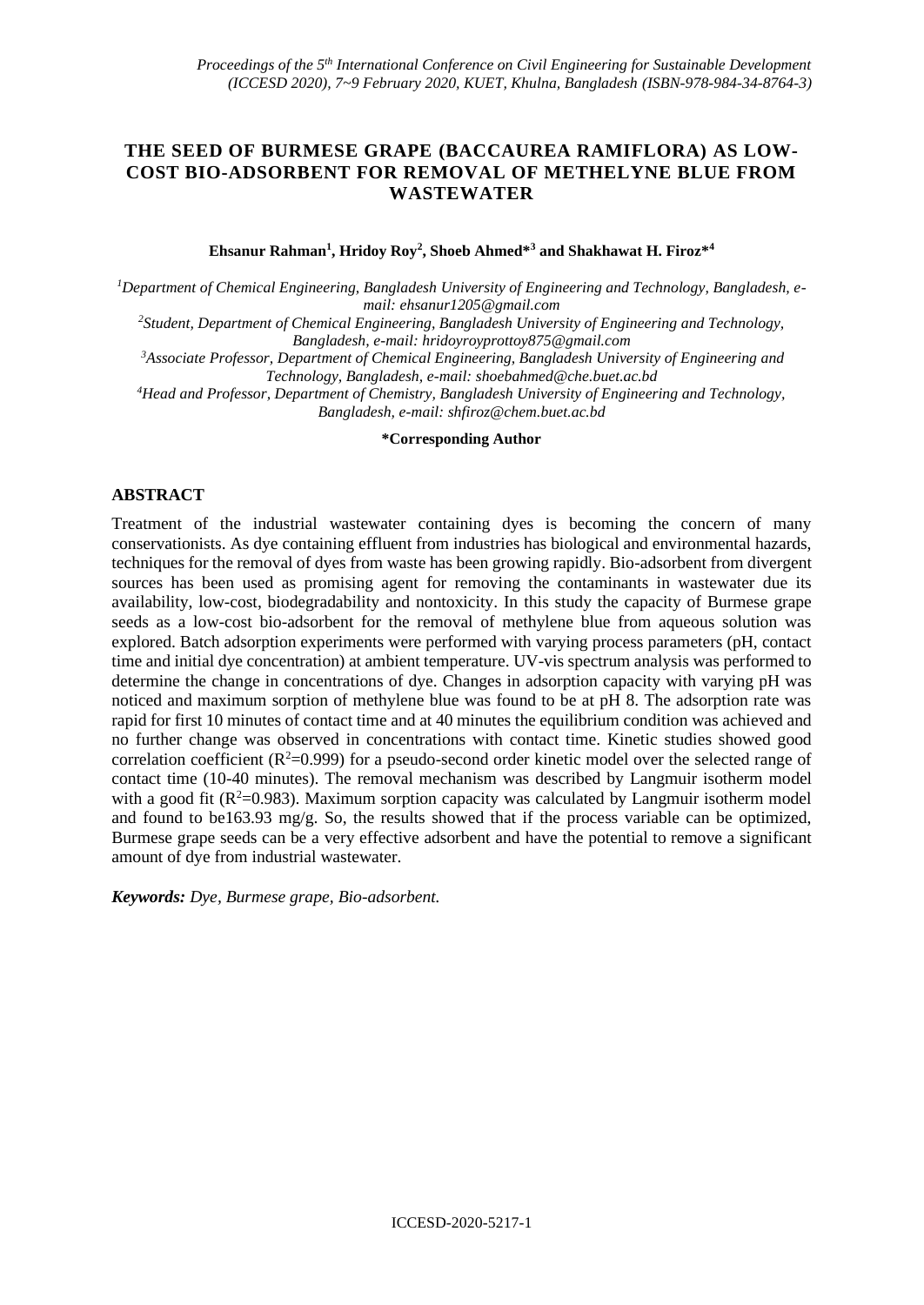*5 th International Conference on Civil Engineering for Sustainable Development (ICCESD 2020), Bangladesh*

# **1. INTRODUCTION**

Rapid growth of textile industries in Bangladesh has led to economic growth but caused a serious problem to the adjacent water sources such as rivers. The disposal of dye waste water into fresh water as an effluent from textile industries causes severe damage to the aquatic environment (Hassaan et al. 2017; Gita et al. 2017). Furthermore, these dyes cause allergic reactions, dermal irritation and genetic mutation as a result of their toxic property (Daciana 2010).Several physico-chemical methods like coagulation/flocculation, membrane separation, electrochemical process, adsorption, ion exchange, irradiation, biological treatment and many others are used for removing dyes from wastewater (Chidambaram et al. 2015; Verma et al. 2012; Nidheesh et al. 2018; Gupta, 2009; Mohammed et al. 2014).Among these, adsorption is as an efficient and cost effective process as its initial cost and energy consumption is far less than other processes.

In recent years many adsorbents are used to remove dye from wastewater such as activated carbon, alumina composite, activated clay, kaolin, bentonite, red mud and many others (Adaket al. 2005; Kannan et al. 2001; Özcan et al. 2005; Nandi et al. 2008). Though they work very well the cost of these adsorbents are quite high. To make the process cost effective recently the focus of researchers is devoted to bio-adsorption process bio-adsorbents are found in vast amount. Moreover, bio-adsorbents are more selective and can reduce the dye concentration to ppb level (Mustafa et al. 2014). Some of the reported bio-adsorbents arejute fibre carbon (Senthilkumaar et al. 2005), coconut husk based activated carbon (Tamai et al. 1996), baker yeast (Yu et al. 2009), wheat straw (Batzitas et al. 2009), living biomass (Yu et al. 2000), algal biomass (Vilar et al. 2007) etc.

In this study, for the first time the feasibility of Burmese grape seed powder as bio-adsorbent for removal of methylene blue was investigated. Burmese grape (Baccaurea ramiflora) is a plant belongs to the family phyllanthaceae, most commonly cultivated in Burma, Bangladesh and India. The flesh of the fruit is eaten and the seeds are thrown away. These seeds can be used as potential adsorbent for dye removal. The implementation of this bio source must bring obvious social and economic benefit.

The research results on the removal of methylene blue from wastewater using Burmese Grape seeds are presented in this work. The effects of various parameters of adsorption such as contact time, initial pH, and dye concentration were monitored and optimal experimental conditions were determined. Moreover, the kinetic study based on pseudo second order kinetic model was done and the isotherm data were analysed using Langmuir isotherm model. The adsorption property of Burmese Grape seeds towards methylene blue is executed for the first time and this defines the novelty of this work.

# **2. EXPERIMENTAL METHODS**

## **2.1 Adsorbent and Chemicals**

Burmese Grape seeds were collected from local market and all other chemicals were of analytical grade. 100ppm methylene blue solution was prepared using methylene blue and diluted further using distilled for adsorption experiments. 0.1 mole/L HCl and 0.01 mole/L NaOH were used to adjust Ph.

## **2.2 Adsorbent Preparation**

The collected Burmese Grape seeds were washed repeatedly with distilled water to remove dust and insoluble impurities. The seeds were air dried for 2 days and followed by microwaving at 600Hz for 4 minutes to ensure the removal of water. Then the seeds were grounded to fine particles for using in adsorption experiments.

## **2.3 Equilibrium Adsorption Studies**

## **2.3.1 Effect of pH**

This investigation was done to determine the optimum  $P<sup>H</sup>$ . for methylene blue removal from water using seed of Burmese Grapes. In this study, 0.01 g of adsorbent was contacted with 50Ml 10 ppm dye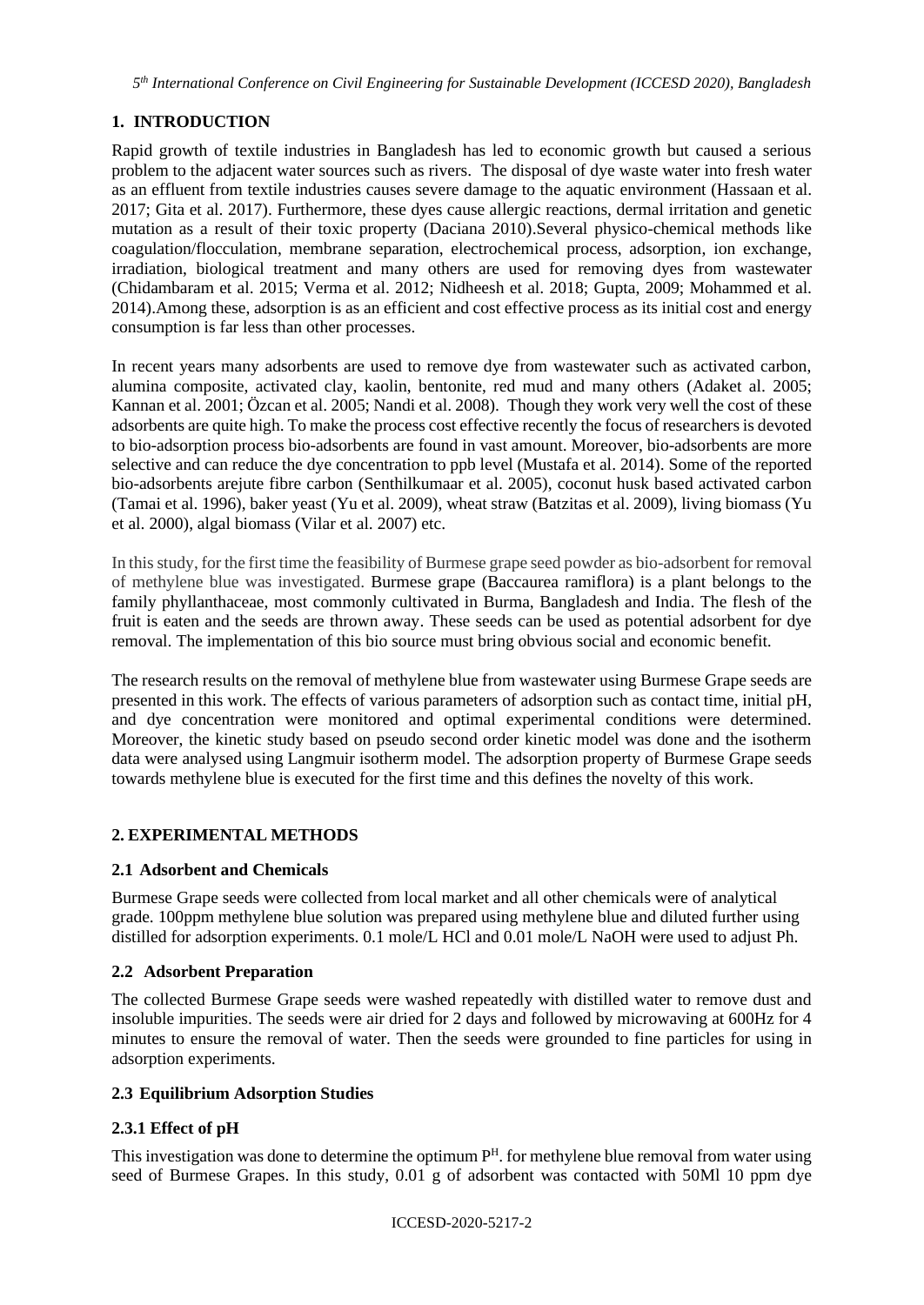solutions for 40 minutes for different PH.(5, 6, 7, 8 and 9). The PH. value was adjusted using HCl and NaOH solution. The mixture was centrifuged to separate the adsorbent and the supernatant solutions were analysed using UV-vis spectrophotometer.

#### **2.3.2 Effect of Contact Time**

Methylene blue removal capacity using the seeds was determined as a function of time to determine the optimum contact time. For this purpose, 50 Ml 20ppm methylene blue solution was contacted with 0.01 g adsorbent. The samples were collected at different time intervals (10, 20, 30, 40, 50 minutes) from the solution and centrifuged to separate the adsorbent with a view to analysing the samples.

#### **2.3.3 Effect of Initial Concentration**

It is well known fact that the adsorption capacity of adsorbent changes with the initial concentration of dye. To investigate this 0.01 g of adsorbent was contacted with methylene blue solutions, concentration ranging from 5 to 70 at regular intervals for 40 minutes. Then the treated water was centrifuges and analysed.

For adsorption experiments the removal capacity and adsorption capacity were calculated by equation 1 and 2 respectively,

*Removal percentage =(* $C_0$ *-* $C_e$ *)/* $C_0 \times 100\%$ 

*Adsorption capacity= (C0-Ce)×V/m*

where  $C_0$  and  $C_e$  is initial concentration(mg/L) and equilibrium concentration(mg/L) respectively, V is the volume of solution(L) and m is the mass of adsorbent(g).

### **3. RESULTS AND DISCUSSION**

#### **3.1 Effect of pH.**

Figure 1 illustrates the effect of Ph on methylene blue removal using Barmese Grapes seed as adsorbent. There was a rapid increase in the adsorption capacity with the increase of Ph from 5 to 8 and later decreased at 9. At Ph 8, the adsorption capacity was highest with the value of 34.8 mg/g. At lower Ph the surface of the adsorbent was surrounded by  $H^+$  ions and these ions blocked the dyes from being captured by the adsorbent. At higher Ph the competition was decreased as the number of  $H^+$  ions decreased with the increase in Ph.



Figure 1: Effect of pH on the adsorption of methylene blue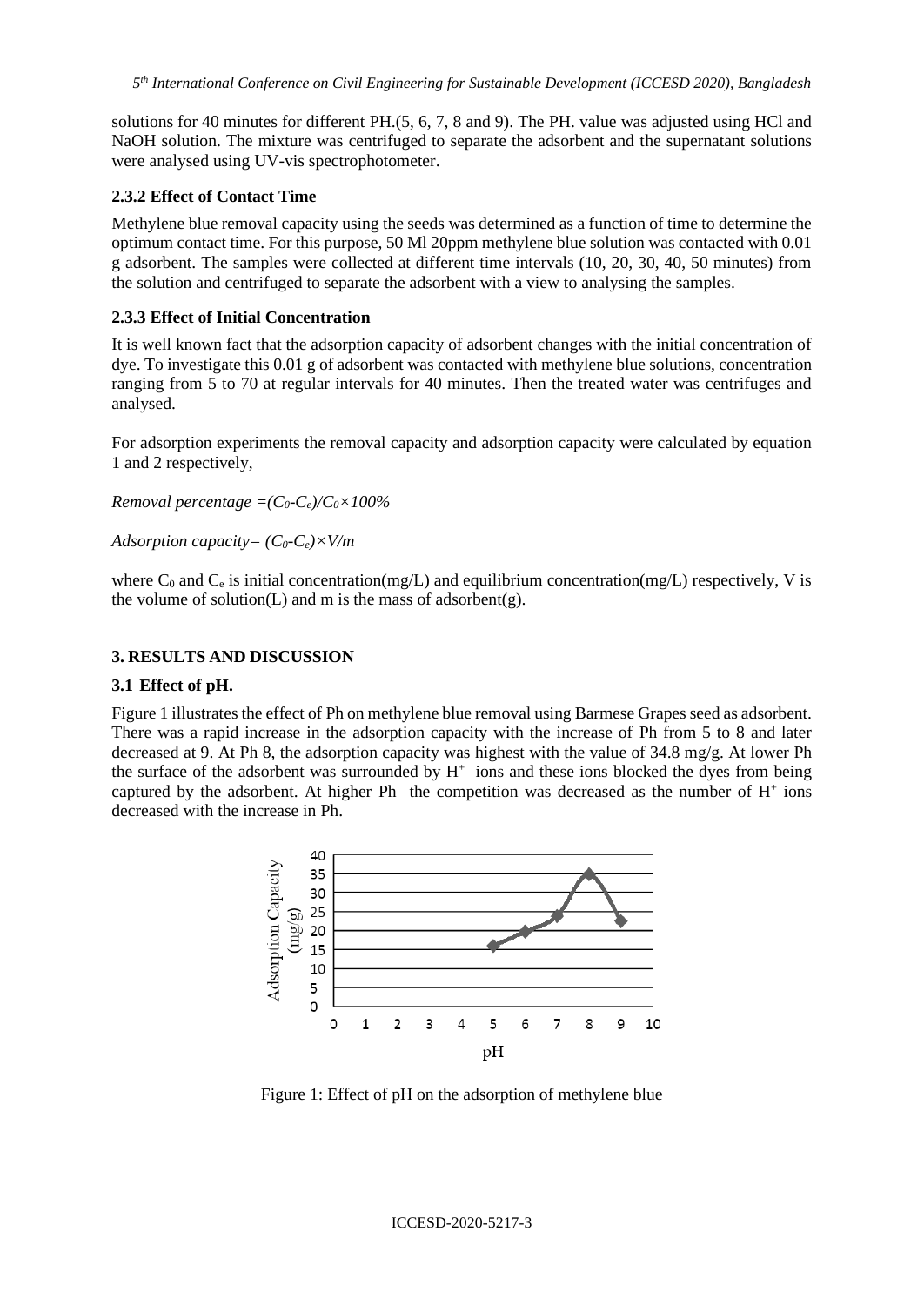#### **3.2 Effect of Contact Time and Adsorption Kinetics**

From figure 2, it can be seen that the adsorption rate was higher for first 10 minutes. Then the adsorption rate decreased with time as the available surface for dye was reducing with time. At 40 minutes the equilibrium condition was found and no further change was observed with time. Therefore, 40 minutes was chosen as the optimum adsorption time for dye removal.



Figure 2: Effect of time on adsorption of methylene blue

Pseudo second order equation was used to analyse the kinetics of the adsorption process

### $t/q_t = (1/k_2q_e^2) + (t/q_e)$

where  $q_t$  and  $q_e$  are the adsorption capacity (mg/g) at time t and at equilibrium respectively, and  $K_2$  is the pseudo-second-order equilibrium rate constant (L mg<sup>-1</sup> min<sup>-1</sup>). The graphical interpretation of the data for pseudo second order kinetic model is shown in figure 3. A good fit of data ( $\mathbb{R}^2$ =0.999) was observed which indicates that the adsorption process followed pseudo second order model and the process was chemisorption. The value for  $k_2$  and  $q_e$  were determined from the slope and intercept of the plot shown in fig. 3. The theoretical value of adsorption capacity (q<sub>e</sub>) at equilibrium was 66.67 mg/g which is quite near to the value 63.5 mg/g, found from experimental procedure.



Figure 3: Pseudo-second order plot

### **3.3 Effect of Initial Concentration and Adsorption Isotherm**

The effect of initial concentration of dye on adsorption performance was evaluated by varying the dye concentration. From figure 4 it can be inferred that the adsorption capacity increases with initial concentration to a certain point and after that point there was no change in adsorption capacity with the change in initial dye concentration. This can be explained by the fact that the concentration gradient increases with the increase in initial concentration and this forces the adsorbent to capture more dye before reaching equilibrium. After a certain point the adsorption capacity reaches to its peak point. After that increase in initial concentration does not affect the adsorption capacity. The maximum adsorption capacity reaches at dye concentration of 60 mg/L and the experimental value is 148.5 mg/g.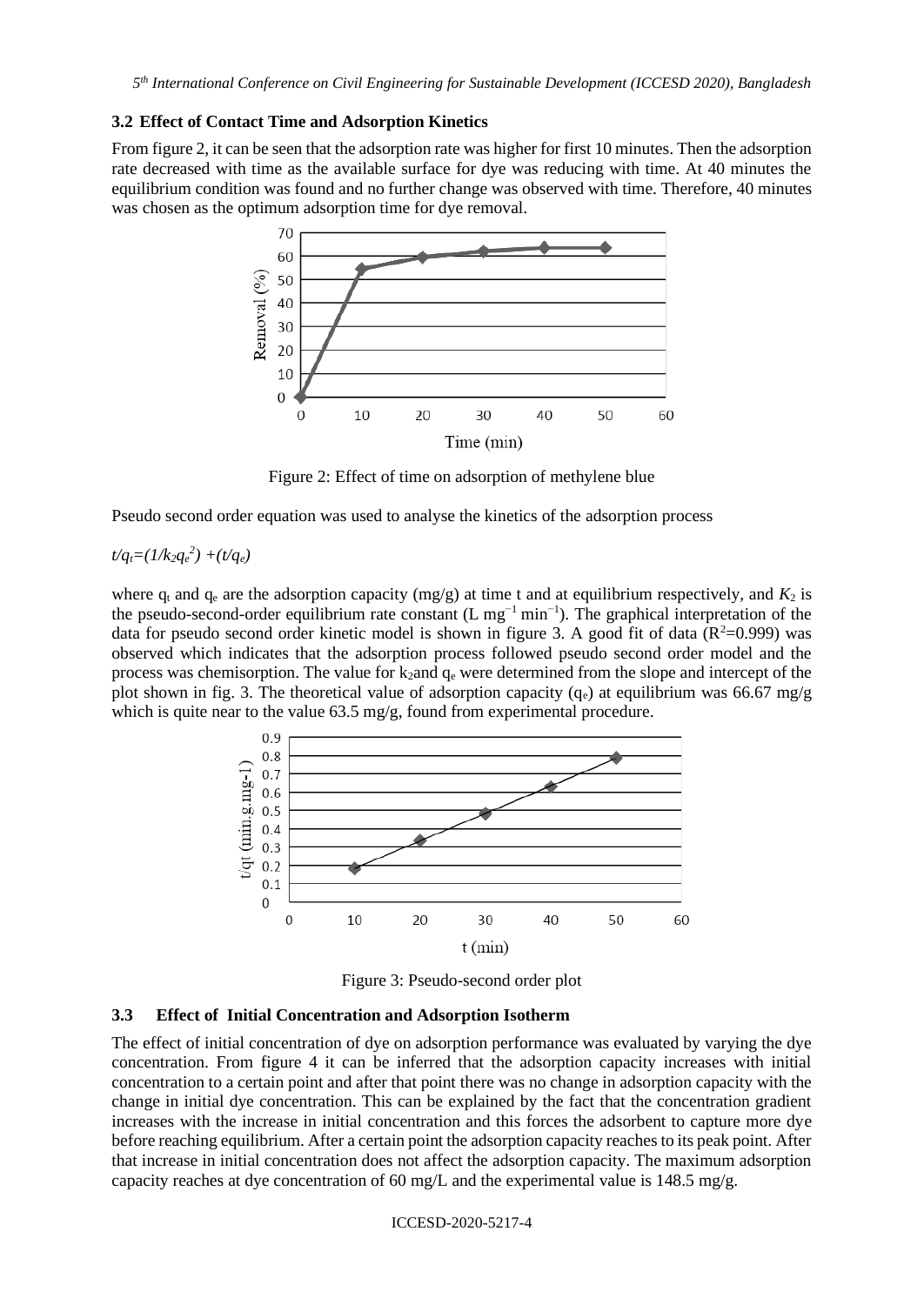

Figure 4: Effect of initial concentration on adsorption capacity

In this study the adsorption isotherm was analysed using the Langmuir isotherm, which is most commonly used. The linear form of Langmuir isotherm is expressed by,

 $1/q_e = 1/q_m + (1/C_e)(1/K_Lq_m)$ 

where  $K<sub>L</sub>$  is the Langmuir constant, C<sub>e</sub> is equilibrium concentration of dye solution(mg/L), q<sub>e</sub> is adsorption capacity(mg/g) at equilibrium and  $q_m$  is the maximum adsorption capacity(mg/g). Figure 5 shows that experimental data fitted well with the Langmuir isotherm model as the regression value was close to unity ( $\mathbb{R}^2$ =0.983). The value of  $q_m$  was found to be 163.93 mg/g, which is closer to the maximum adsorption capacity determined experimentally.



Figure 5: Adsorption isotherm

#### **3.4 Comparison With Other Bio-adsorbents**

Comparison of different bio-adsorbents on removing methylene blue is shown in table 1. Previously various bio-adsorbents were used to remove dye such as dead fungus Aspergillus niger and dead Streptomyces rimosus while their adsorption capacity were 18.54 mg/g and 34.34 mg/g respectively. Study reported the use of algal waste with the adsorption capacity of 104 for removing methylene blue. Fruit peels were also used for the same purpose. Among the shown adsorbents Burmese grapes show the highest adsorption capacity of 163.93 mg/g, which implies the feasibility of using this in large scale.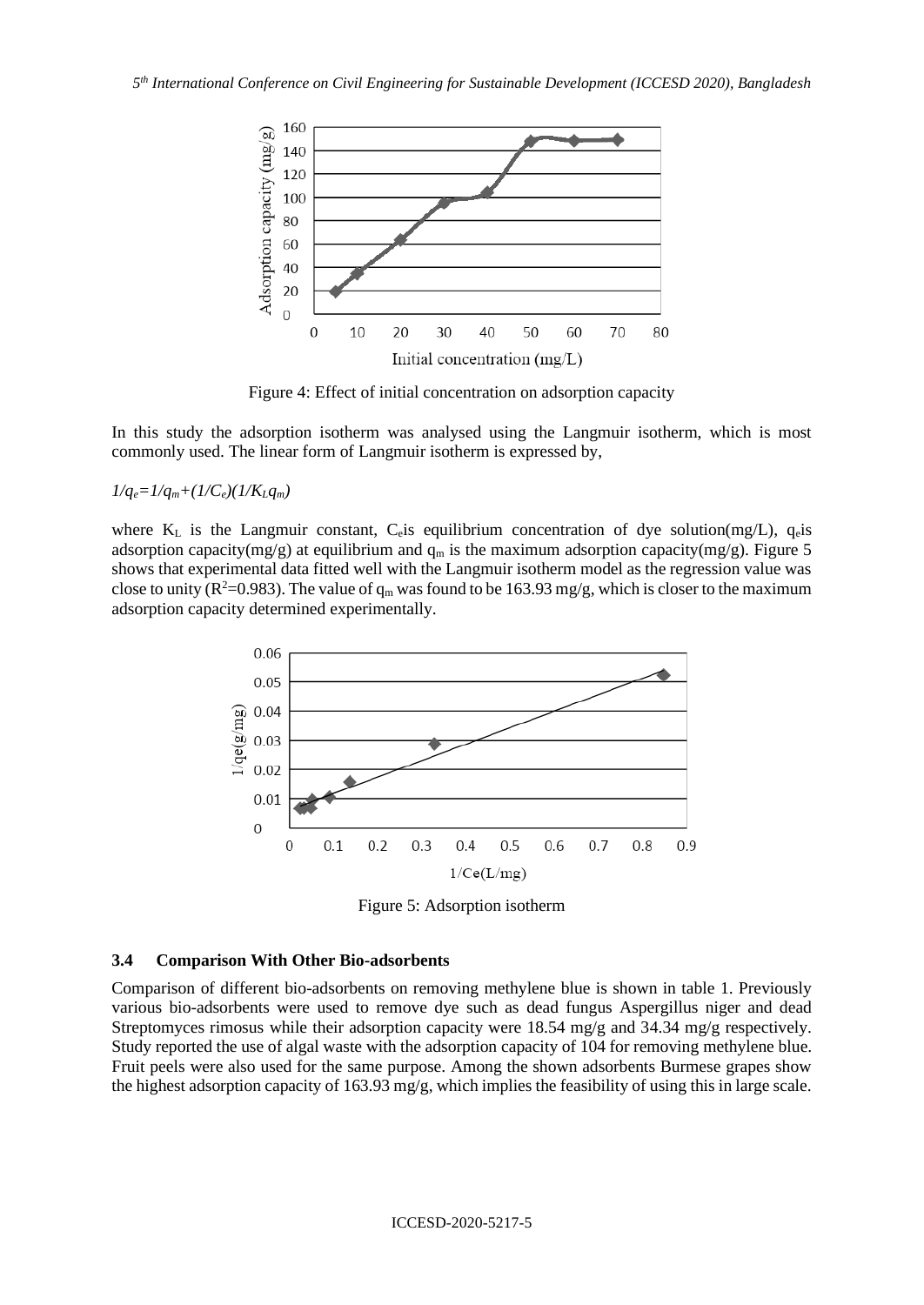| <b>Adsorbents</b>                              | <b>Adsorption capacity</b><br>(mg/g) | <b>Sources</b>         |
|------------------------------------------------|--------------------------------------|------------------------|
| Algal waste                                    | 104                                  | Vilar et al. 2007      |
| Unmodified baker's yeast                       | 51.5                                 | Yu et al. 2009         |
| Green alga Ulva lactuca                        | 40.2                                 | Sikaily et al. 2006    |
| The brown alga Cystoseira barbatula<br>Kutzing | 38.61                                | Caparkaya, et al. 2008 |
| Dead Streptomyces rimosus                      | 34.34                                | Nacera et al. 2006     |
| Dead fungus Aspergillus niger                  | 18.54                                | Fu et al. 2000         |
| Posidonia oceanica (L.) fibres                 | 5.56                                 | Noibi et al. 2009      |
| Caulerpa racemosa var. cylindracea             | 5.23                                 | Cengiz et al. 2008     |
| Orange peel                                    | 18.6                                 | Annadurai et al. 2002  |
| Banana peel                                    | 20.8                                 | Annadurai et al. 2002  |
| Oak saw dust                                   | 29.94                                | Ferrero et al. 2007    |
| Burmese grape seed                             | 163.93                               | This study             |

Table 1: Adsorption capacities of bio-adsorbents

### **CONCLUSIONS**

Removal of dyes from industrial effluents by bio-adsorbent has been growing soberly due to its large availability and low cost. Besides, this branch offers an embarking opportunity to transform waste to useful materials. Adsorption of methylene blue from aqueous solution by Burmese grape seeds has been explored in this study. Effectiveness of Burmese grape seeds for the removal of methylene blue from aqueous solution was sumptuous. It panoplies higher adsorption capacity than traditional bio-adsorbents at optimum condition. Adsorption process shows pH sensitivity and pH 8 was found to be the optimum pH for maximum removal. Equilibrium was achieved after 40 minutes of contact time while first 10 minutes shows expeditious adsorption. Kinetic study shows that the adsorption process followed pseudo second order kinetics while the isotherm study suggests that the isotherm data fit with Langmuir isotherm. Maximum adsorption was found to be 163.93 mg/g .The potential use of Burmese grape seed for dye removal is established through this study. Yet there is scope of further works such as finding its adsorption capacity after alkaline treatment, it can be concluded that the locally available, low cost Burmese grape seed can be used for methylene blue removal from wastewater in an eco-friendly manner.

### **REFERENCES**

- Adak A, Bandyopadhyay M, Pal A. Removal of crystal violet dye from wastewater by surfactantmodified alumina. Sep PurifTechnol 2005;44(2):139–44.
- [Akshaya Kumar Verma,](https://www.researchgate.net/profile/Akshaya_Verma2?_sg%5B0%5D=tGWYtDJJQm1OdfHYwKn2ZCiuCgeZ-4CsiUQiccqUZnGPIBSVTV4PyX8oG6egM4DJq0VGwXc.UiJSgMMSqTsuHvrKu4NHbexgy8JmsSmSzpE-b9rEqi0yZLjjIHMNSzfFTwJPZ0f1TTL0aOtVxHRmX4_4NqGyWw&_sg%5B1%5D=1RWTMGsvO6JvF4tQ9tFA07gtTLG-e_GjPdGdXpICvXbc9Xy3qH2NNrwPti5TTYDDSVNvH2xAiPxq8L46.Zbkr_IdYVLC0n6oYTynR2lo1PSIcQImPGrZ7UskAhbCVxS8wco8p6q2gk_DgqbJndoUaooZELUZWZqrsU97EUg) [Rajesh Dash,](https://www.researchgate.net/profile/Rajesh_Dash2?_sg%5B0%5D=tGWYtDJJQm1OdfHYwKn2ZCiuCgeZ-4CsiUQiccqUZnGPIBSVTV4PyX8oG6egM4DJq0VGwXc.UiJSgMMSqTsuHvrKu4NHbexgy8JmsSmSzpE-b9rEqi0yZLjjIHMNSzfFTwJPZ0f1TTL0aOtVxHRmX4_4NqGyWw&_sg%5B1%5D=1RWTMGsvO6JvF4tQ9tFA07gtTLG-e_GjPdGdXpICvXbc9Xy3qH2NNrwPti5TTYDDSVNvH2xAiPxq8L46.Zbkr_IdYVLC0n6oYTynR2lo1PSIcQImPGrZ7UskAhbCVxS8wco8p6q2gk_DgqbJndoUaooZELUZWZqrsU97EUg) [PuspenduBhunia](https://www.researchgate.net/profile/Puspendu_Bhunia?_sg%5B0%5D=tGWYtDJJQm1OdfHYwKn2ZCiuCgeZ-4CsiUQiccqUZnGPIBSVTV4PyX8oG6egM4DJq0VGwXc.UiJSgMMSqTsuHvrKu4NHbexgy8JmsSmSzpE-b9rEqi0yZLjjIHMNSzfFTwJPZ0f1TTL0aOtVxHRmX4_4NqGyWw&_sg%5B1%5D=1RWTMGsvO6JvF4tQ9tFA07gtTLG-e_GjPdGdXpICvXbc9Xy3qH2NNrwPti5TTYDDSVNvH2xAiPxq8L46.Zbkr_IdYVLC0n6oYTynR2lo1PSIcQImPGrZ7UskAhbCVxS8wco8p6q2gk_DgqbJndoUaooZELUZWZqrsU97EUg) (2012) A Review on Chemical Coagulation/Flocculation Technologies for Removal of Colour from Textile Wastewaters, Journal of Environmental Management 93(1):154-68. DOI: 10.1016/j.jenvman.2011.09.012
- A. El Sikaily, A. Khaled, A. El Nemr, O. Abdelwahab, Removal of methylene blue from aqueous solution by marine green alga Ulva lactuca, Chem. Ecol. 22 (2) (2006) 149–157.
- Chidambaram Thamaraiselvan& Michael Noel (2015) Membrane Processes for Dye Wastewater Treatment: Recent Progress in Fouling Control, Critical Reviews in Environmental Science and Technology, 45:10, 1007-1040, DOI: [10.1080/10643389.2014.900242](https://doi.org/10.1080/10643389.2014.900242)
- [DacianaIlicaLeucea](https://www.researchgate.net/scientific-contributions/2090854484_Daciana_Ilica_Leucea?_sg%5B0%5D=b0NvfZ3QOoTQLMzmbBq4LuQp3xQ3Q2uadELRUMtp4We-Prq7EgGq_Np9-UBK0hr_uYqUdcE.kvBjo0ZGlNokLiOF974He9r3kePxEYmX_m1NLTaAJl8ph95MLNnH7E8_R1l39ygS81NJ-Epokvy_c-mNJGsQ2Q&_sg%5B1%5D=kHyRILNfFpOPGmwnRr6D8k0NiwF0dyC-Ew7q5G-uuU_cKDRN6D2Ox2FTevzaUEoaLnPqJSnJIwmF97be.RLKUaCwrzHaEANk0KMTz6oov4ii-tx01SPHZx4rV4U9bBnzdmy5M53gDdaD0TnCFa3U9tjgetj0iHCK-WTDwEQ) (2010) The effects of azo dyes on human health, Industriatextilă 61(6):304-309
- D. Caparkaya, L. Cavas, Biosorption of methylene blue by a brown alga Cystoseira barbatula Kutzing, Acta Chim. Slov. 55 (2008) 547–553.
- F.A. Batzias, D.K. Sidiras, E. Schroeder, C. Weber, Simulation of dye adsorption on hydrolyzed wheat straw in batch and fixed-bed systems, Chem. Eng. J. 148 (2009) 459–472.
- F. Ferrero, Dye removal by low cost adsorbents: hazelnut shells in comparison with wood sawdust, J. Hazard. Mater. 142 (2007) 144–152.